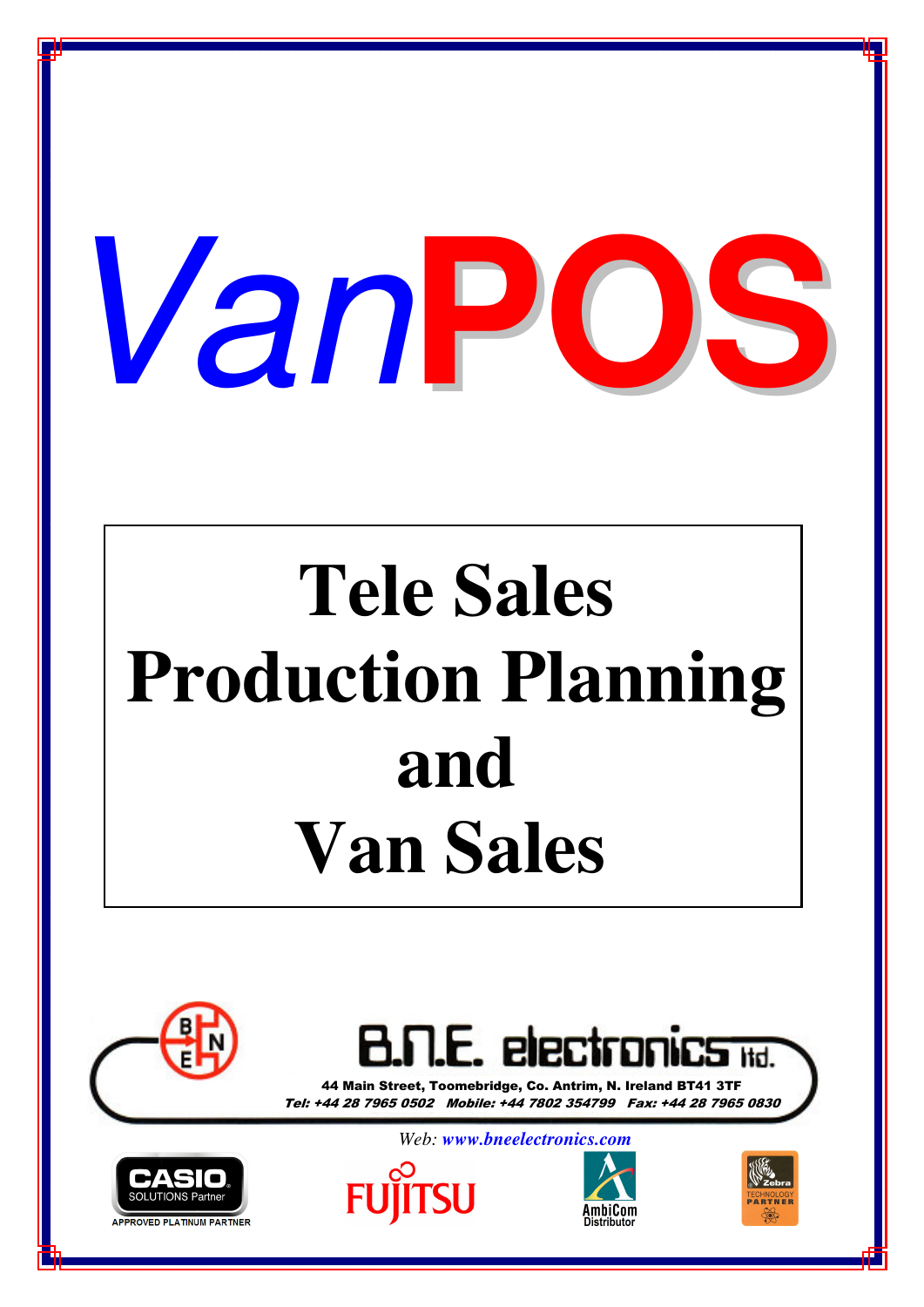# *Van***POS System Features**

#### *The main features of VanPOS are:*

- VanPOS is designed to support sales order pad and invoicing at the point of delivery.
- Records driver and vehicle data and supports messaging for the driver.
- Uses non-volatile memory to backup critical sales data.
- Links to the central system via WiFi and GPRS connections.
- Supports international trading with multiple currencies and VAT rates.
- Stock control on each vehicle.
- Route planning to allow the user to set up routes and sequence numbers for customers.
- Can support reading of multiple barcodes for traceability of products.
- Generates comma separated variable, CSV, files for ease of further processing of all data.
- Head office system can re-print<br>invoices with name and invoices with name and signature of person who received goods.

#### *At Customer Level*

- Memo facilities for each customer.
- Supports separate invoice and delivery addresses.
- Can store the name of the person who normally receives the goods, for ease of delivery.
- Can load customer's orders from a central system.
- Stores last seven deliveries so that repeat orders are simplified.
- Issue invoice or delivery note depending on customer requirements.
- Option of different price lists for each customer.

#### *At Product Level*

- Supports scanning of traded unit or UPC/EAN codes.
- The system supports the use of variable weight/priced codes.
- Supports recall of products by name, with on-screen keyboard.
- Supports product specific messaging.
- Records products delivered.
- Records products returned allowing for reason for return and condition reporting.
- Fully itemised product sales and returns.
- Transaction log for detailed analysis.
- Management reports to monitor stock movement may be taken in X or Z modes.
- Retail price list available for each customer.

#### *Delivery/Invoicing.*

- Prints a delivery note to allow customers to verify goods received.
- On-screen signature capture for proof of delivery.
- Optional camera to record image data
- Ability to check the customer balance at the point of delivery to ensure that the customer does not exceed credit limit.
- Immediate production of customer's invoice/credit note
- Allows the driver to accept payment and issues a signed receipt for any monies received*.*
- Transaction data backed up into non volatile memory at point of delivery.
- Supports cash on delivery customers



#### *Financial Control.*

- Links to accounting systems.
- Mandatory cash declaration at the end of the day.
- Lists individual payments received.
- Daily reporting showing revenue received, declared and variances, if any.
- Links to accounts to update customer accounts, the nominal ledger, a temporary bank account and product sales.
- Revenue discrepancies shown in the temporary bank account.
- Optional period and year to date reporting.
- Sales analysis by department, group and sub-group.
- Links to EDI systems allow invoices to be sent electronically to central billing companies.
- Each report has an individual counter, for security purposes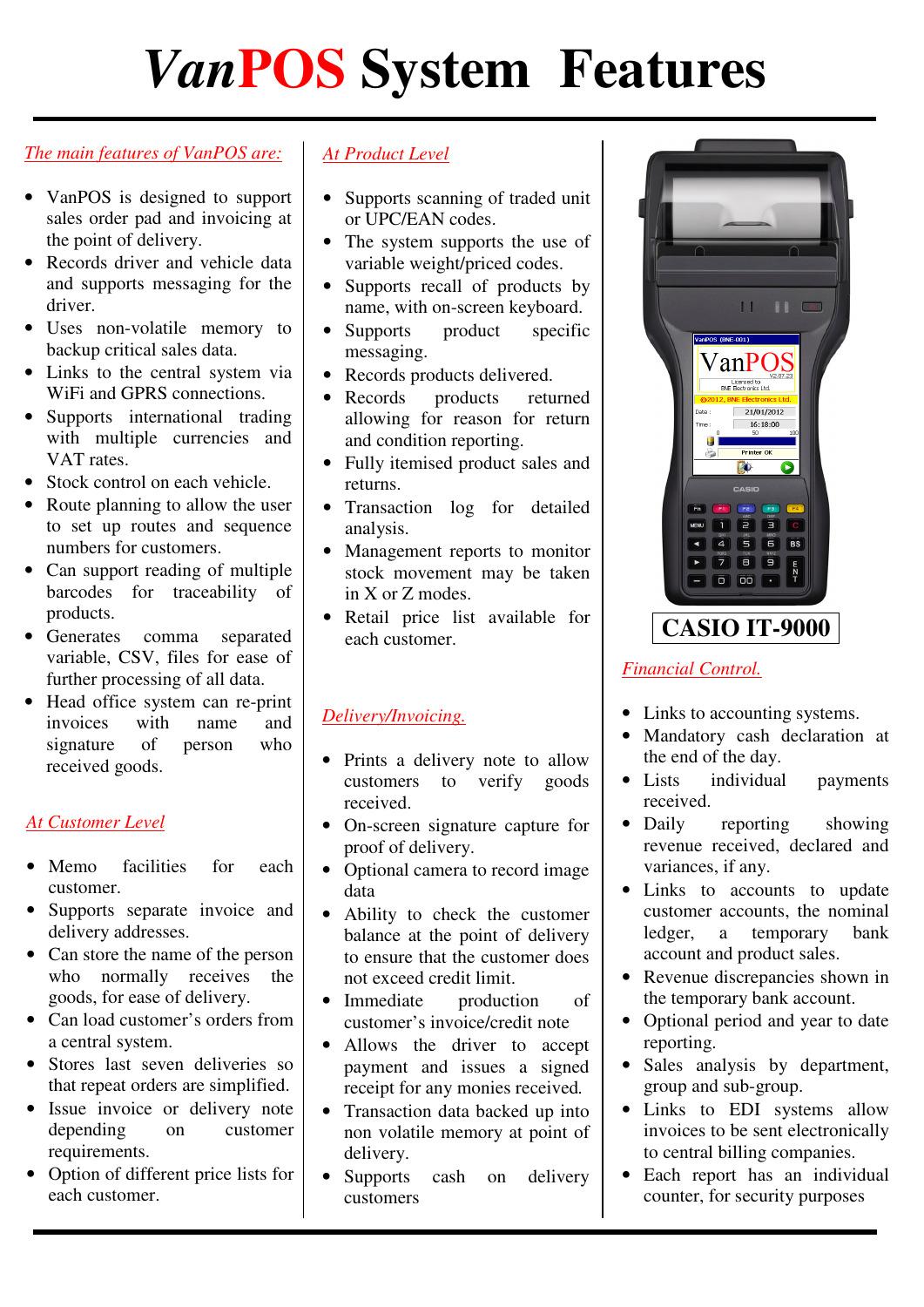**BNE Electronics Ltd** 44 Main Street Toone Co. Antrim BT41 3TF<br>028 7965 0502 028 7965 0830 NI 999 999 999 Customer 1 Main Street 1 Anytown 1 Date  $21/01/2010$  Time 16:20 Ticket  $\overline{1}$ \*\*\* DELIVERY NOTE \*\*\* . . . . . . . . . . . . . . . . . PROT10 BLT SANDWICH 6.00 HAM & TOMATO BAP  $12.00$ PROTTO? HAM AND CHEESE  $5.00$ PRDTU4 **PROT13 PANINI**  $7.00$  $\mathbf{r}$ Ites Delivered: 30.00 ========================== | Please check the above items are correct | and have been delivered in good condition. **Delivery Note BNE Electronics Ltd** 44 Main Street Toome Co. Antria 8141 31F<br>028 7965 0502<br>028 7965 0830 NI 999 999 999 Customer 1 Main Street 1 Anytown 1 Invoice No. 01000001 \*\*\* OFFICE COPY \*\*\* ------------------------------------------- $6.00 \times 01.56$ BLT SANDWICH  $9,36$ 12.00 x 01.53<br>HAM & TOMATO BAP 18.36  $5.00 \times 01.46$ HAM AND CHEESE  $7.30$  $7.00 \times 01.56$  $10.92$ PANINI **Items** Delivered: 30.00 45.94 Gross  $\mathbf{f}$ 45.94 Nett  $\pmb{\pmb{t}}$  $0.00$ **V.A.T.** 45.94  $\cdot$ Total I have received the above items, they are correct and in good condition. Signed: = Durrn E DUFFIN Printed: **BNE-001** Delivered By:  $F R$ ABC 1234 Vehicle Reg.: Payment terms are due on 20th day of the following nonth

**BNE Electronics Ltd** 44 Main Street  $\overline{\text{Toome}}$ Co. Antrim **BT41 3TF** 028 7965 0502 028 7965 0830 NI 999 999 999 ---------------------------Customer 1 Main Street 1 Anytown 1 01000001 Invoice No. Date 21/01/2010 Time 16:22 Ticket . . . . . . . . . \*\*\* CUSTOMER COPY \*\*\* . . . . . . . . . . . . .  $6.00 \times 01.56$ <br>BLT SANDWICH  $9.36$  $12.00 \times 01.53$  $18.36$ HAM & TOMATO BAP  $5.00 \times 01.46$ HAM AND CHEESE  $7.30$  $7.00 \times 01.56$  $10.92$ PANINI . . . . . . . . . . . . . . . . **. . . . .** Ites Delivered: 30.00 15.94 Gross £ 45.94 **Nett**  $0.00$ **V.A.T.**  $\mathbf f$ 45.94 Total I have received the above items, they are correct and in good condition. Signed: E Durrn **E NIFEIN** Printed:  $F B$ BNE-U01 Delivered By: ABC 1234 Vehicle Reg.: Payment terms are due on 20th day of the following month **Customer Invoice BNE Electronics Ltd** 44 Main Street Toome<br>Co. Antrim **BT41 3TF** 0141 311<br>028 79b5 0502<br>028 7965 0830 N1 999 999 999 Customer 1 Main Street 1 Anytown 1 --------- $\label{eq:3.1} \mathcal{L} = \mathcal{L} \left( \mathcal{L} \right) = \mathcal{L} \left( \mathcal{L} \right) = \mathcal{L} \left( \mathcal{L} \right) = \mathcal{L} \left( \mathcal{L} \right) = \mathcal{L} \left( \mathcal{L} \right) = \mathcal{L} \left( \mathcal{L} \right) = \mathcal{L} \left( \mathcal{L} \right) = \mathcal{L} \left( \mathcal{L} \right) = \mathcal{L} \left( \mathcal{L} \right) = \mathcal{L} \left( \mathcal{L} \right) = \mathcal{L} \left( \mathcal{L$ Date 21/01/2010 Iine 16:23 Iicket  $\overline{2}$ \*\*\* RECEIVED ON ACCOUNT \*\*\* Cash £ 20.00 Cheque £  $10.00$ New Balance (DR)  $f$ 15.94 Signed: J. Blogge Received By: J B BNE-001 Vehicle Reg.: ABC 1234

#### **Office Invoice Receipt for Payment**